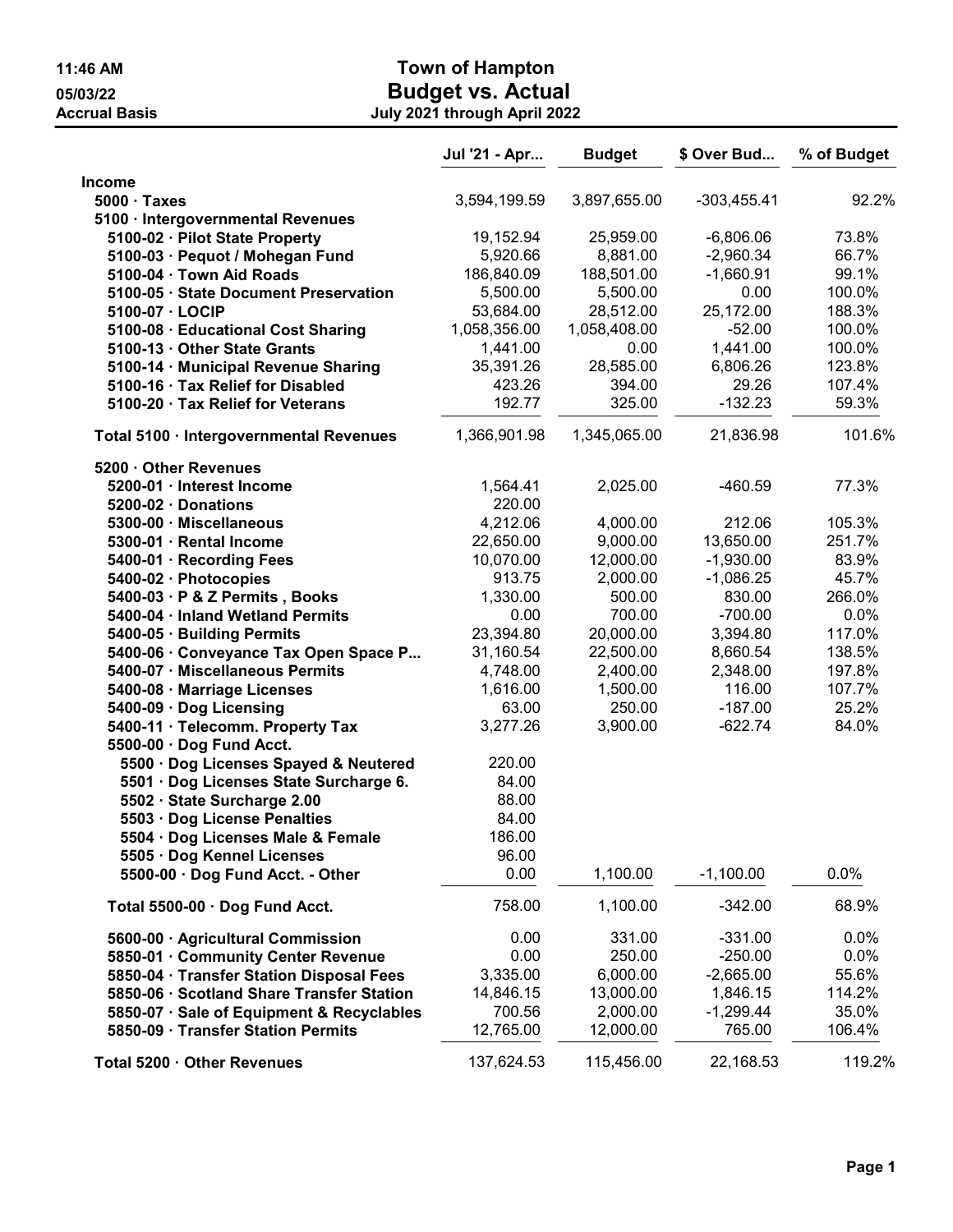|                                          | Jul '21 - Apr | <b>Budget</b> | \$ Over Bud   | % of Budget |
|------------------------------------------|---------------|---------------|---------------|-------------|
| 5999-00 · Use of Fund Balance            | 0.00          | 5,298.00      | $-5,298.00$   | 0.0%        |
| <b>Total Income</b>                      | 5,098,726.10  | 5,363,474.00  | $-264,747.90$ | 95.1%       |
| <b>Gross Profit</b>                      | 5,098,726.10  | 5,363,474.00  | $-264,747.90$ | 95.1%       |
| <b>Expense</b>                           |               |               |               |             |
| 6000 · Administration                    |               |               |               |             |
| 6000-00 · Selectmen's Office             |               |               |               |             |
| 6000-01 · First Selectman                | 31,611.36     | 37,359.00     | $-5,747.64$   | 84.6%       |
| 6000-02 · Second Selectman               | 3,435.30      | 4,060.00      | $-624.70$     | 84.6%       |
| 6000-03 · Third Selectman                | 3,435.30      | 4,060.00      | $-624.70$     | 84.6%       |
| 6000-04 · Administrative Assistant       | 14,395.04     | 20,590.00     | $-6,194.96$   | 69.9%       |
| 6000-05 · Selectman Mileage              | 0.00          | 750.00        | $-750.00$     | 0.0%        |
| 6000-06 · Selectman Supplies & Training  | 273.71        | 700.00        | $-426.29$     | 39.1%       |
| 6000-07 · Selectman Computer Support     | 5,286.42      | 7,681.00      | $-2,394.58$   | 68.8%       |
| Total 6000-00 · Selectmen's Office       | 58,437.13     | 75,200.00     | $-16,762.87$  | 77.7%       |
| 6001 · Tax Collector                     |               |               |               |             |
| 6001-03 · Tax Collector Equip. Supplies  | 180.90        | 1,000.00      | $-819.10$     | 18.1%       |
| 6001-05 · Tax Collector Contract Service | 17,478.72     | 17,479.00     | $-0.28$       | 100.0%      |
| 6001-06 · Tax Collector Computer Supp    | 8,085.54      | 8,550.00      | $-464.46$     | 94.6%       |
| 6001-07 · Tax Collector Professional     | 170.00        | 600.00        | $-430.00$     | 28.3%       |
| 6001-08 · Tax Collector Postage - Legal  | 1,373.94      | 3,500.00      | $-2,126.06$   | 39.3%       |
| 6001-12 · Tax Collector Miscellaneous    | 931.67        | 1,000.00      | $-68.33$      | 93.2%       |
| Total 6001 · Tax Collector               | 28,220.77     | 32,129.00     | $-3,908.23$   | 87.8%       |
| 6002 · Board of Assessment Appeals       |               |               |               |             |
| 6002-01 · Bd. of Assessment Appeals      | 0.00          | 250.00        | $-250.00$     | 0.0%        |
| Total 6002 · Board of Assessment Appeals | 0.00          | 250.00        | $-250.00$     | 0.0%        |
| 6003 · Town Clerk                        |               |               |               |             |
| 6003-01 · Town Clerk Salary              | 22,352.00     | 26,416.00     | $-4,064.00$   | 84.6%       |
| 6003-02 · Town Clerk Land Records        | 5,429.73      | 9,975.00      | $-4,545.27$   | 54.4%       |
| 6003-03 · Town Clerk Assistant           | 2,896.91      | 3,000.00      | $-103.09$     | 96.6%       |
| 6003-04 · Town Clerk Assistant Training  | 459.43        | 1,150.00      | $-690.57$     | 40.0%       |
| 6003-05 · Town Clerk Mailing Costs       | 554.64        | 477.00        | 77.64         | 116.3%      |
| 6003-06 · Town Clerk Mileage             | 367.99        | 450.00        | $-82.01$      | 81.8%       |
| 6003-07 · Town Clerk Professional        | 260.00        | 260.00        | 0.00          | 100.0%      |
| 6003-08 · Town Clerk Conference & Ed     | 776.20        | 1,100.00      | $-323.80$     | 70.6%       |
| 6003-09 · Town Clerk Vital Statistics    | 0.00          | 50.00         | $-50.00$      | 0.0%        |
| 6003-10 · Town Clerk Legal Notices       | 3,952.29      | 5,000.00      | $-1,047.71$   | 79.0%       |
| 6003-11 · General Office Supplies        | 3,409.88      | 4,923.00      | $-1,513.12$   | 69.3%       |
| 6003-12 · Record Management Projects     | 5,500.00      | 5,500.00      | 0.00          | 100.0%      |
| Total 6003 · Town Clerk                  | 45,959.07     | 58,301.00     | $-12,341.93$  | 78.8%       |
| 6004 · Town Counsel                      | 8,366.00      | 8,091.00      | 275.00        | 103.4%      |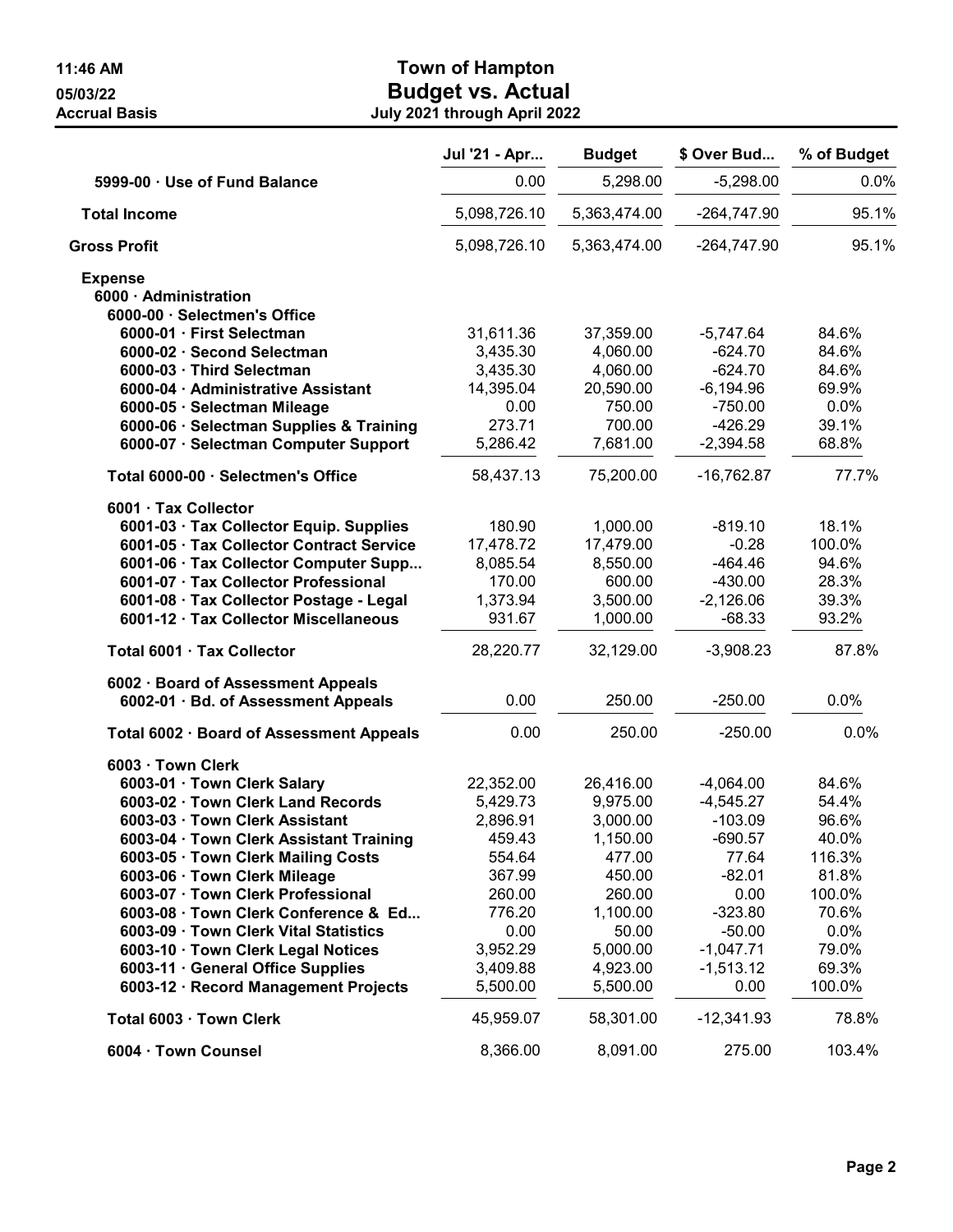|                                                      | Jul '21 - Apr | <b>Budget</b> | \$ Over Bud  | % of Budget |
|------------------------------------------------------|---------------|---------------|--------------|-------------|
| 6005 · Treasurer                                     |               |               |              |             |
| 6005-01 · Treasurer Salary                           | 18,978.30     | 22,429.00     | $-3,450.70$  | 84.6%       |
| 6005-02 · Treasurer Computer / Supplies              | 1,476.58      | 2,050.00      | $-573.42$    | 72.0%       |
| 6005-03 · Treasurer Mileage                          | 466.82        | 520.00        | $-53.18$     | 89.8%       |
| 6005-04 · Treasurer Computer Support                 | 2,547.00      | 2,550.00      | $-3.00$      | 99.9%       |
| 6005-05 · Treasurer Professional Expense             | 0.00          | 65.00         | $-65.00$     | 0.0%        |
| 6005-06 · Treasurer Postage                          | 466.97        | 550.00        | $-83.03$     | 84.9%       |
| 6005-07 · Treasurer Payroll / Bank Fees              | 2,184.20      | 2,510.00      | $-325.80$    | 87.0%       |
| Total 6005 · Treasurer                               | 26,119.87     | 30,674.00     | $-4,554.13$  | 85.2%       |
| 6006 · Assessor                                      |               |               |              |             |
| 6006-01 · Assessor Salary                            | 23,017.94     | 27,203.00     | $-4,185.06$  | 84.6%       |
| 6006-02 · Assessor Clerk                             | 212.29        | 1,375.00      | $-1,162.71$  | 15.4%       |
| 6006-03 · Assessor Mileage                           | 15.68         | 330.00        | $-314.32$    | 4.8%        |
| 6006-04 · Assessor Education                         | 0.00          | 500.00        | $-500.00$    | 0.0%        |
| 6006-05 · Assessor Prof Expense                      | 513.03        | 975.00        | $-461.97$    | 52.6%       |
| 6006-06 · Assessor Computer Support                  | 10,009.00     | 10,009.00     | 0.00         | 100.0%      |
| 6006-10 · Assessor Office Supp. Postage              | 757.94        | 928.00        | $-170.06$    | 81.7%       |
| 6006-11 · Assessor Web Hosting                       | 1,694.00      | 1,869.00      | $-175.00$    | 90.6%       |
| Total 6006 · Assessor                                | 36,219.88     | 43,189.00     | $-6,969.12$  | 83.9%       |
| 6007 · Town Hall                                     |               |               |              |             |
| 6007-01 · Town Hall Photocopier / Scan               | 4,161.94      | 5,300.00      | $-1,138.06$  | 78.5%       |
| 6007-02 · Town Hall Water                            | 1,266.52      | 1,600.00      | $-333.48$    | 79.2%       |
| 6007-03 · Town Hall & Generator Maint.               | 11,326.15     | 19,000.00     | $-7,673.85$  | 59.6%       |
| 6007-04 · Town Hall Fire Extinguisher                | 1,283.97      | 810.00        | 473.97       | 158.5%      |
| Total 6007 · Town Hall                               | 18,038.58     | 26,710.00     | $-8,671.42$  | 67.5%       |
| 6008-01 · Conservation Commission<br>6009 · Election | 289.42        | 605.00        | $-315.58$    | 47.8%       |
| 6009-01 · Election / Registrars Pay                  | 5,187.11      | 14,608.00     | $-9,420.89$  | 35.5%       |
| 6009-02 · Election / Other Workers Pay               | 6,374.06      | 9,106.00      | $-2,731.94$  | 70.0%       |
| 6009-03 · Election Training/Mileage                  | 239.57        | 1,197.00      | $-957.43$    | 20.0%       |
| 6009-04 · Election Postage & Supplies                | 653.76        | 657.00        | $-3.24$      | 99.5%       |
| 6009-05 · Election Cards, Ballots, Maint.            | 2,710.24      | 2,711.00      | $-0.76$      | 100.0%      |
| 6009-06 · Election HAVA Expenses                     | 0.00          | 125.00        | $-125.00$    | 0.0%        |
| 6009-07 · Election Canvass                           | 0.00          | 260.00        | $-260.00$    | 0.0%        |
| Total 6009 · Election                                | 15,164.74     | 28,664.00     | $-13,499.26$ | 52.9%       |
| $6010 \cdot P$ & Z                                   |               |               |              |             |
| 6010-00 · Planning & Zoning Clerk                    | 7,454.35      | 7,500.00      | $-45.65$     | 99.4%       |
| 6010-01 · P & Z Enforcement Officer                  | 3,403.99      | 7,647.00      | $-4,243.01$  | 44.5%       |
| 6010-02 · Planning & Zoning Legal Noti               | 1,746.50      | 1,747.00      | $-0.50$      | 100.0%      |
| 6010-03 · Planning & Zoning Mileage                  | 0.00          | 150.00        | $-150.00$    | 0.0%        |
| 6010-04 · DEP Land Use Fees                          | 406.00        | 290.00        | 116.00       | 140.0%      |
| 6010-05 · GIS Services Digitized Mapping             | 1,328.90      | 1,329.00      | $-0.10$      | 100.0%      |
| 6010-06 · Planning & Zoning Training                 | 0.00          | 502.00        | $-502.00$    | 0.0%        |
| 6010-07 · Planning & Zoning Supplies                 | 330.25        | 484.00        | $-153.75$    | 68.2%       |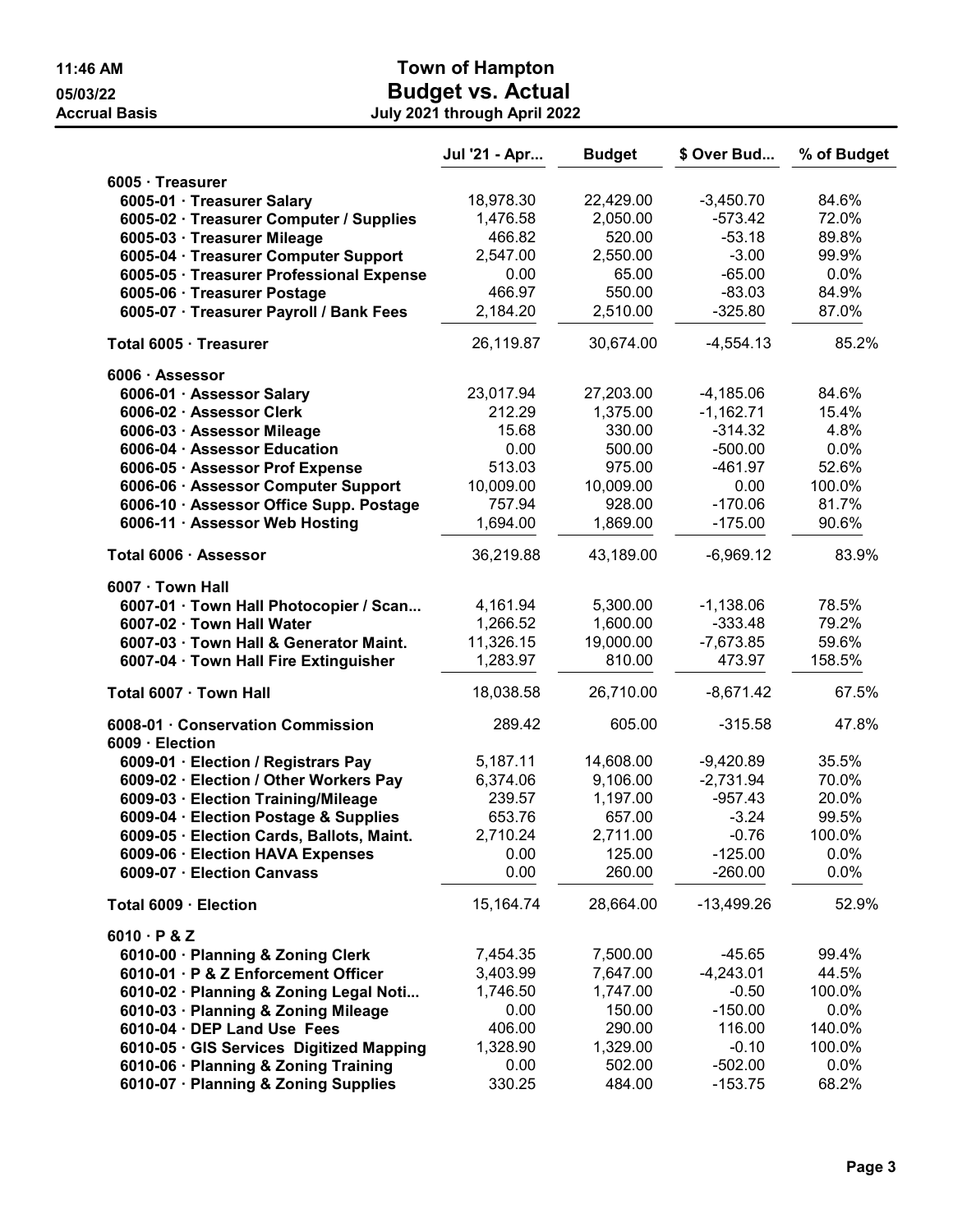|                                                                                                                                                                                                                                                                                                                                                                                                                                                                                                                                                                                                                                                                                                                                                     | Jul '21 - Apr                                                                                                                                                                                                                   | <b>Budget</b>                                                                                                                                                                                                                         | \$ Over Bud                                                                                                                                                                                                                                                 | % of Budget                                                                                                                                                                          |
|-----------------------------------------------------------------------------------------------------------------------------------------------------------------------------------------------------------------------------------------------------------------------------------------------------------------------------------------------------------------------------------------------------------------------------------------------------------------------------------------------------------------------------------------------------------------------------------------------------------------------------------------------------------------------------------------------------------------------------------------------------|---------------------------------------------------------------------------------------------------------------------------------------------------------------------------------------------------------------------------------|---------------------------------------------------------------------------------------------------------------------------------------------------------------------------------------------------------------------------------------|-------------------------------------------------------------------------------------------------------------------------------------------------------------------------------------------------------------------------------------------------------------|--------------------------------------------------------------------------------------------------------------------------------------------------------------------------------------|
| 6010-08 · Planning & Zoning Legal/Eng.<br>6010-09 · Planning & Zoning Planning S                                                                                                                                                                                                                                                                                                                                                                                                                                                                                                                                                                                                                                                                    | 2,000.00<br>18,900.00                                                                                                                                                                                                           | 1,920.00<br>25,500.00                                                                                                                                                                                                                 | 80.00<br>$-6,600.00$                                                                                                                                                                                                                                        | 104.2%<br>74.1%                                                                                                                                                                      |
| Total 6010 · P & Z                                                                                                                                                                                                                                                                                                                                                                                                                                                                                                                                                                                                                                                                                                                                  | 35,569.99                                                                                                                                                                                                                       | 47,069.00                                                                                                                                                                                                                             | $-11,499.01$                                                                                                                                                                                                                                                | 75.6%                                                                                                                                                                                |
| $6011 \cdot 18$ W<br>6011-00 · Inland Wetlands Clerk<br>6011-01 · I & W Enforcement Officer<br>6011-02 · Inland Wetland Legal Notices<br>6011-03 · Inland Wetland Mileage<br>6011-04 · DEP Land Use Fees<br>6011-05 · Inland Wetlands Supplies<br>6011-07 · Inland Wetland Subscriptions<br>6011.08 · Inland Wetlands Training                                                                                                                                                                                                                                                                                                                                                                                                                      | 406.41<br>2,529.08<br>165.06<br>0.00<br>0.00<br>7.53<br>0.00<br>0.00                                                                                                                                                            | 1,514.00<br>2,859.00<br>300.00<br>371.00<br>180.00<br>150.00<br>90.00<br>100.00                                                                                                                                                       | $-1,107.59$<br>$-329.92$<br>$-134.94$<br>$-371.00$<br>$-180.00$<br>$-142.47$<br>$-90.00$<br>$-100.00$                                                                                                                                                       | 26.8%<br>88.5%<br>55.0%<br>0.0%<br>0.0%<br>5.0%<br>0.0%<br>0.0%                                                                                                                      |
| Total 6011 · I & W                                                                                                                                                                                                                                                                                                                                                                                                                                                                                                                                                                                                                                                                                                                                  | 3,108.08                                                                                                                                                                                                                        | 5,564.00                                                                                                                                                                                                                              | $-2,455.92$                                                                                                                                                                                                                                                 | 55.9%                                                                                                                                                                                |
| $6012 \cdot$ Audit<br>6012-00 · Auditor/ Fixed Asset Tracking<br>6012-01 · Board of Finance Administrati<br>6012-02 · Board of Finance - Legal<br>6012-03 · Bd. of Finance Clerk<br>6012-04 · Bd of Fin Education Comm. Cl                                                                                                                                                                                                                                                                                                                                                                                                                                                                                                                          | 13,500.00<br>$-420.25$<br>596.00<br>1,331.24<br>1,087.00                                                                                                                                                                        | 14,420.00<br>625.00<br>3,000.00<br>2,200.00<br>0.00                                                                                                                                                                                   | $-920.00$<br>$-1,045.25$<br>$-2,404.00$<br>$-868.76$<br>1,087.00                                                                                                                                                                                            | 93.6%<br>$-67.2%$<br>19.9%<br>60.5%<br>100.0%                                                                                                                                        |
| Total 6012 · Audit                                                                                                                                                                                                                                                                                                                                                                                                                                                                                                                                                                                                                                                                                                                                  | 16,093.99                                                                                                                                                                                                                       | 20,245.00                                                                                                                                                                                                                             | $-4,151.01$                                                                                                                                                                                                                                                 | 79.5%                                                                                                                                                                                |
| 6013-00 · Utilities<br>6013-01 · Transfer Station Electricity<br>6013-03 · Town Hall Electricity<br>6013-04 · Town Hall Oil / Propane<br>6013-05 · Town Hall Cable<br>6013-06 · Town Hall Telephone<br>6013-07 · Town Garage Electricity<br>6013-08 · Town Garage Oil<br>6013-09 · Town Garage Telephone<br>6013-10 · Comm Center Electricity<br>6013-11 · Comm. Center Oil<br>6013-12 · Street Lights<br>6013-13 $\cdot$ Fire Dept. Oil<br>6013-14 · Comm. Center Water<br>6013-15 · Community Center Cleaning<br>6013-16 · Community Center Alarm<br>6013-17 · Comm. Center Supplies / Maint.<br>6013-19 · Comm. Center Elevator Maint.<br>6014-00 · Employee Simple IRA<br>6015-00 · Health Insurance<br>6016-02 · Public Education Green Energy | 1,169.27<br>5,232.94<br>9,439.99<br>1,459.78<br>3,141.21<br>4,974.25<br>6,574.26<br>1,241.95<br>1,229.52<br>2,572.53<br>295.93<br>7,020.25<br>150.00<br>125.00<br>1,440.28<br>916.21<br>0.00<br>7,037.83<br>75,425.02<br>277.70 | 1,497.00<br>7,481.00<br>8,479.00<br>1,760.00<br>4,000.00<br>6,484.00<br>4,988.00<br>1,300.00<br>1,397.00<br>2,494.00<br>525.00<br>6,595.00<br>600.00<br>543.00<br>1,441.00<br>1,300.00<br>391.00<br>9,000.00<br>98,538.00<br>2,500.00 | $-327.73$<br>$-2,248.06$<br>960.99<br>$-300.22$<br>$-858.79$<br>$-1,509.75$<br>1,586.26<br>$-58.05$<br>$-167.48$<br>78.53<br>$-229.07$<br>425.25<br>$-450.00$<br>-418.00<br>$-0.72$<br>$-383.79$<br>$-391.00$<br>$-1,962.17$<br>$-23,112.98$<br>$-2,222.30$ | 78.1%<br>69.9%<br>111.3%<br>82.9%<br>78.5%<br>76.7%<br>131.8%<br>95.5%<br>88.0%<br>103.1%<br>56.4%<br>106.4%<br>25.0%<br>23.0%<br>100.0%<br>70.5%<br>0.0%<br>78.2%<br>76.5%<br>11.1% |
| Total 6013-00 · Utilities                                                                                                                                                                                                                                                                                                                                                                                                                                                                                                                                                                                                                                                                                                                           | 129,723.92                                                                                                                                                                                                                      | 161,313.00                                                                                                                                                                                                                            | $-31,589.08$                                                                                                                                                                                                                                                | 80.4%                                                                                                                                                                                |
| Total 6000 · Administration                                                                                                                                                                                                                                                                                                                                                                                                                                                                                                                                                                                                                                                                                                                         | 421,311.44                                                                                                                                                                                                                      | 538,004.00                                                                                                                                                                                                                            | -116,692.56                                                                                                                                                                                                                                                 | 78.3%                                                                                                                                                                                |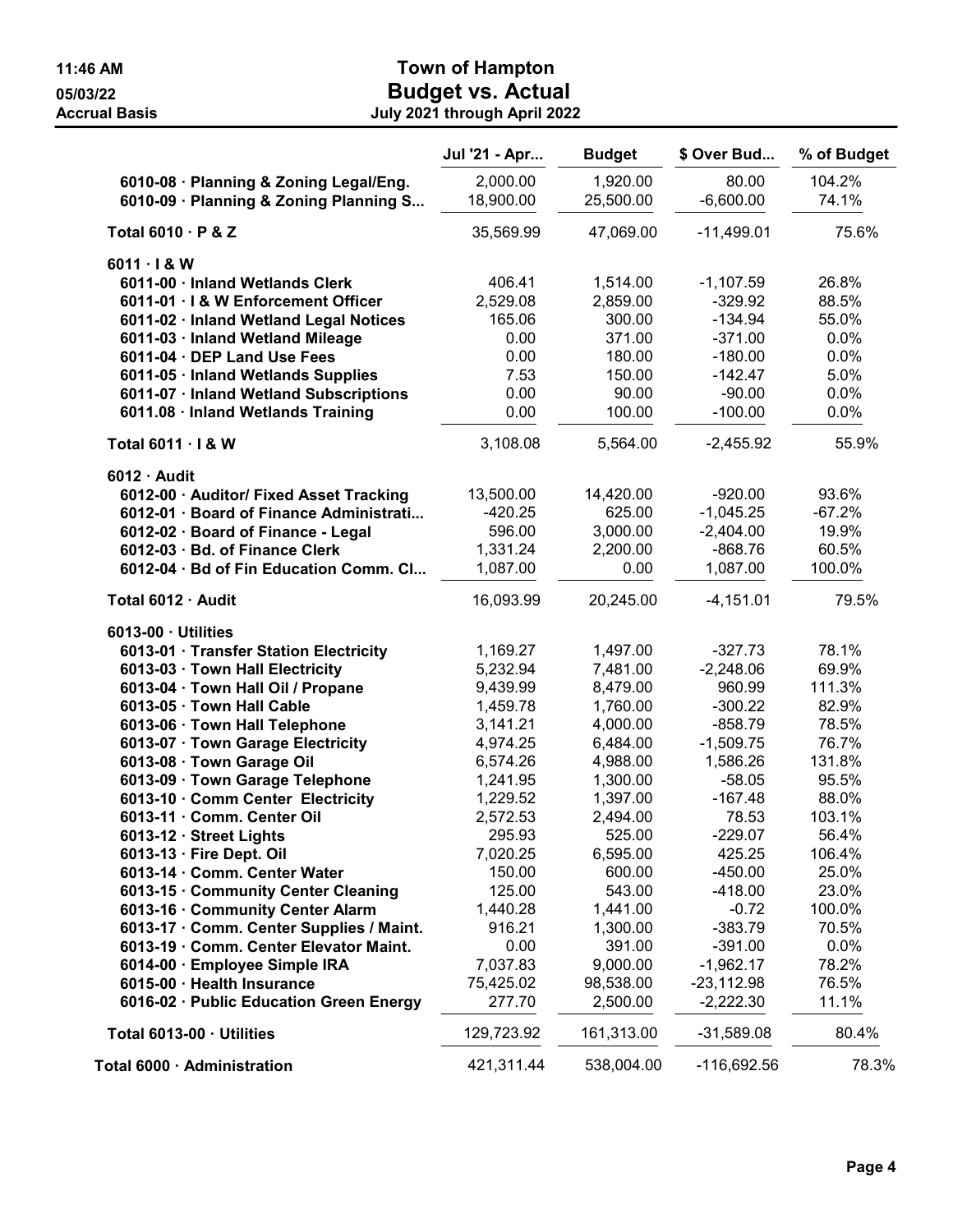|                                                   | Jul '21 - Apr | <b>Budget</b> | \$ Over Bud   | % of Budget |
|---------------------------------------------------|---------------|---------------|---------------|-------------|
| 6100 · Public Safety                              |               |               |               |             |
| 6100-00 · Fire Marshal Sup/ Deputy/ Train         | 795.00        | 1,500.00      | $-705.00$     | 53.0%       |
| 6100-01 · Fire Marshal Salary                     | 7,775.24      | 9,189.00      | $-1,413.76$   | 84.6%       |
| 6100-02 · Fire Department                         | 74,350.00     | 74,350.00     | 0.00          | 100.0%      |
| 6100-03 · Ambulance                               | 40,200.00     | 53,600.00     | $-13,400.00$  | 75.0%       |
| $6100 - 04 \cdot 911$ Dues                        | 4,376.55      | 4,377.00      | $-0.45$       | 100.0%      |
| 6100-05 · Paramedic                               | 5,626.21      | 4,850.00      | 776.21        | 116.0%      |
| 6100-06 · Building Inspector Salary               | 16,838.36     | 19,900.00     | $-3,061.64$   | 84.6%       |
| 6100-07 · Building Inspector Mileage              | 52.84         | 1,200.00      | $-1,147.16$   | 4.4%        |
| 6100-08 · Building Inspector Sup/Expenses         | 489.93        | 1,390.00      | $-900.07$     | 35.2%       |
| 6100-09 · Building Inspector Training             | 145.00        | 300.00        | $-155.00$     | 48.3%       |
| 6100-10 · Building Inspector Clerk                | 6,951.84      | 7,500.00      | $-548.16$     | 92.7%       |
| 6100-11 · Fire Dept. Volunteer Incentive          | 50,000.00     | 50,000.00     | 0.00          | 100.0%      |
| 6100-12 · Burning Permits                         | 0.00          | 200.00        | $-200.00$     | 0.0%        |
| 6100-13 · D.O.T. Physicals                        | 220.00        | 550.00        | $-330.00$     | 40.0%       |
| Total 6100 · Public Safety                        | 207,820.97    | 228,906.00    | $-21,085.03$  | 90.8%       |
| 6200 · Public Works                               |               |               |               |             |
| 6201-01 · Road Maintenance                        | 47,586.07     | 57,062.00     | $-9,475.93$   | 83.4%       |
| 6201-02 · Road Maintenance - Payroll              | 128,348.98    | 172,522.00    | $-44, 173.02$ | 74.4%       |
| 6201-03 · Road Maintenance - Payroll / OT         | 14,441.57     | 22,990.00     | $-8,548.43$   | 62.8%       |
| $6201-04 \cdot$ Gasoline                          | 2,177.19      | 2,850.00      | $-672.81$     | 76.4%       |
| 6201-05 · Diesel                                  | 15,948.20     | 26,185.00     | $-10,236.80$  | 60.9%       |
| $6201-06 \cdot$ Safety                            | 732.21        | 2,000.00      | $-1,267.79$   | 36.6%       |
| 6201-07 · Town Garage and Generator Ma            | 8,003.44      | 7,704.00      | 299.44        | 103.9%      |
| 6201-08 · Training & Testing                      | 200.00        | 1,000.00      | $-800.00$     | 20.0%       |
| 6201-09 · Equipment Maintenance                   | 17,032.92     | 16,868.00     | 164.92        | 101.0%      |
| 6202-00 · LOCIP Expenses                          | 53,684.00     | 53,684.00     | 0.00          | 100.0%      |
| 6203 · Salt Storage                               | 5,500.00      | 5,500.00      | 0.00          | 100.0%      |
| 6206 · Small Tools                                | 138.74        | 2,000.00      | $-1,861.26$   | 6.9%        |
| $6207 \cdot$ Signs                                | 0.00          | 1,000.00      | $-1,000.00$   | 0.0%        |
| 6208 · Tree Removal                               | 975.00        | 975.00        | 0.00          | 100.0%      |
| Total 6200 · Public Works                         | 294,768.32    | 372,340.00    | $-77,571.68$  | 79.2%       |
| 6250-00 $\cdot$ Road Paving.<br>6300 · Sanitation | 231,791.00    | 231,791.00    | 0.00          | 100.0%      |
| 6300-00 · Sanitation - Transfer Station           | 5,845.63      | 9,500.00      | $-3,654.37$   | 61.5%       |
| 6300-01 · Sanitation - Payroll                    | 23,913.27     | 29,977.00     | $-6,063.73$   | 79.8%       |
| 6300-02 · Sanitation DEP permit / audit           | 1,402.43      | 2,700.00      | $-1,297.57$   | 51.9%       |
| 6300-03 · Sanitation - Tipping Fees               | 40,819.97     | 54,575.00     | $-13,755.03$  | 74.8%       |
| 6300-04 · Sanitation - Trucking                   | 18,002.40     | 23,744.00     | $-5,741.60$   | 75.8%       |
| 6300-05 · Transfer Station Lease                  | 17,544.00     | 17,732.00     | $-188.00$     | 98.9%       |
| 6300-06 · Sanitation - MIDNEROC                   | 2,057.75      | 2,071.00      | $-13.25$      | 99.4%       |
|                                                   |               |               |               |             |
| Total 6300 · Sanitation                           | 109,585.45    | 140,299.00    | $-30,713.55$  | 78.1%       |